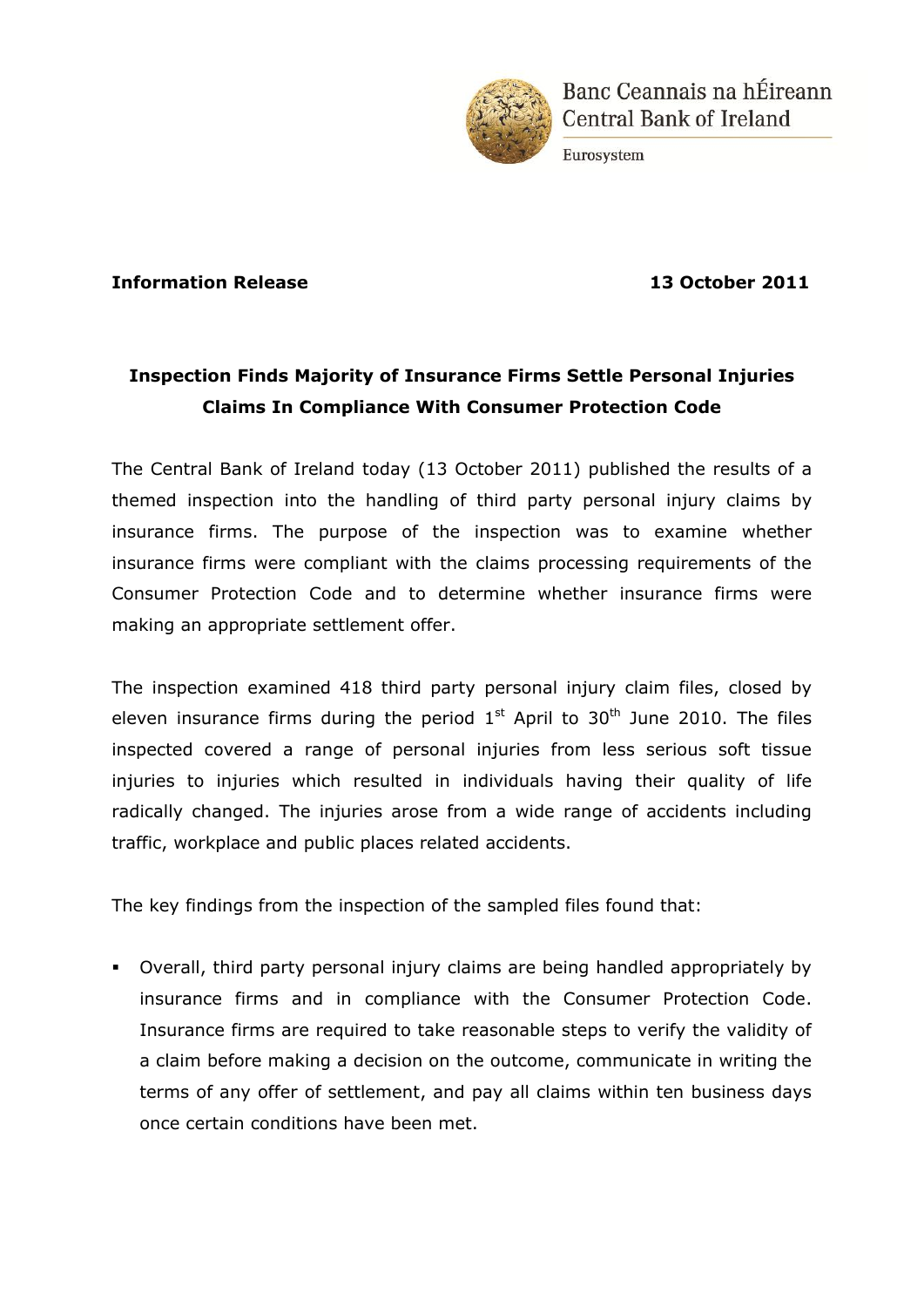- Insurance firms are settling claims across the range of amounts outlined in the InjuriesBoard.ie 'Book of Quantum' which the Central Bank used as a guide when assessing claims settled by the insurance firms.
- Some potential issues concerning compliance with the Consumer Protection Code were identified in two insurance firms and the Central Bank is following up with those concerned.
- Almost 4 in 10 of third party personal injury claims were settled by insurance firms without referral to the InjuriesBoard.ie, taking an average of 12 months from date of claim notification to the date of claim payment.
- It was noted that claimants who chose to refer their claim to the Injuries Board.ie and accepted the assessment award received a higher settlement offer than the insurance firms' last recorded offer. Claims which were settled following assessment by the InjuriesBoard.ie took on average 20 months from the date of notification to the insurer to the date of claim payment.
- Where claim assessment awards made by the InjuriesBoard.ie were rejected either by the insurer or the claimant it was noted that the ultimate claim settlement was higher than the Injuries Board assessment award. Claims which were settled following litigation took between 12 and 60 months from the date of notification to the insurer to the date of claim payment.

Director of Consumer Protection, Bernard Sheridan, said: 'The Central Bank expects insurance firms handling personal injuries claims to make a fair and reasonable offer to its claimants. Consumers who have suffered injury or loss can feel vulnerable and should take their time when assessing and agreeing a settlement.

We are committed to ensuring that this market works in the best interests of consumers and the Central Bank will be publishing the revised Consumer Protection Code later this month. The revised Code will provide additional protection for consumers by placing greater compliance requirements on firms.'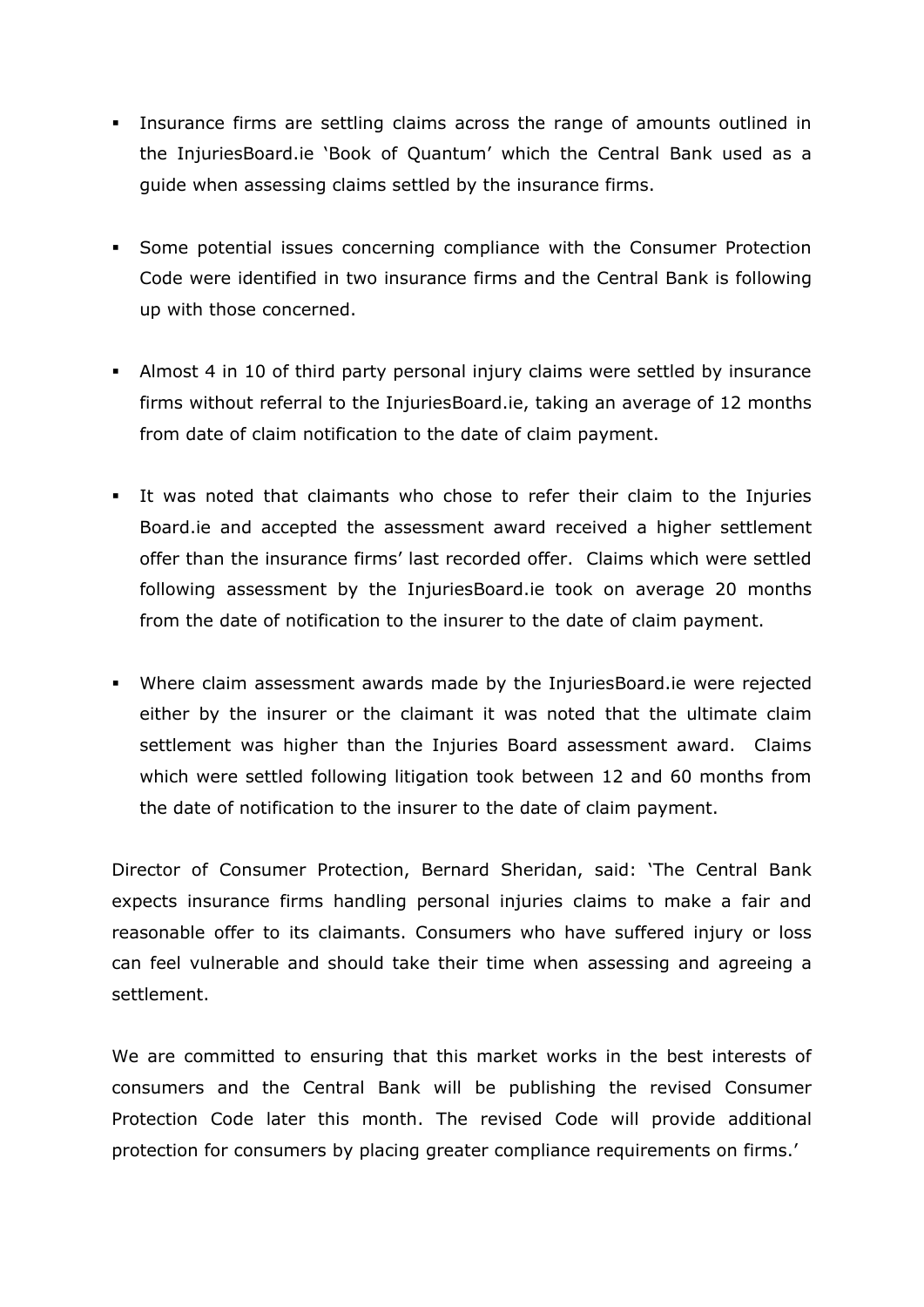## **Further information: Press Office (01) 224 6299, [press@centralbank.ie](mailto:press@centralbank.ie)**

## **Notes to Editors**

Determining compensation for personal injuries claims is a complex process, involving for example assessing the prognosis of an injury and the potential recovery period, and as a consequence a good deal of judgment is required as well as the appropriate legal, insurance and medical expertise to assess compensation.

For the purpose of this themed inspection the Central Bank compared the insurance firms' final settlement offer with the range of settlement values outlined in the InjuriesBoard.ie Book of Quantum.

- 1. An analysis of the data provided by 18 insurers that had closed third party personal injury claims during the period 1 April - 30 June 2010 revealed the following findings:
	- A total of 6,672 third party personal injury claims where a settlement was made were closed in the defined period.
	- Of the 6,672 closed claims:
		- o 39% were settled without referral to the InjuriesBoard.ie
		- o 9% were referred to the InjuriesBoard.ie but were settled during the interim period prior to an assessment being completed by the InjuriesBoard.ie
		- o 15% were assessed by the InjuriesBoard.ie and were accepted by both insurers and claimants
		- o 7% were settled after rejection of the InjuriesBoard.ie assessment but before the initiation of legal proceedings
		- o 22% were settled following initiation of legal proceedings
		- o 6% were settled on the steps of the court
		- o 2% were settled following a court award